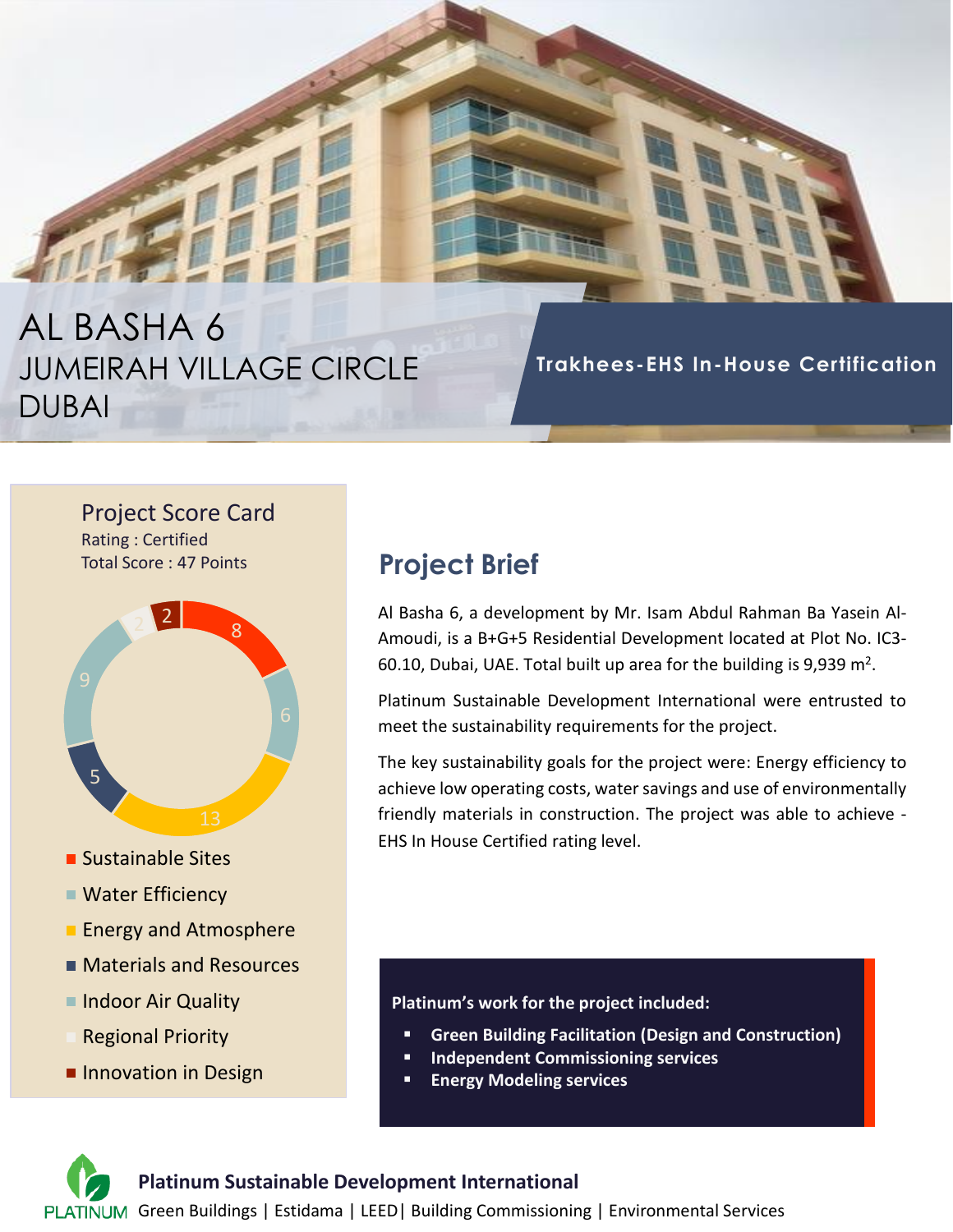### **Overview of Key Green Building Features**

### **Energy Efficiency**

Platinum's team facilitated various design charrettes with Client, Architects & MEP Engineers, to ensure the green building requirements and highperformance features are effectively incorporated for the project.

By carrying out energy modeling simulation and analysis, various energy conservation measures were explored. These measures were further optimized, to ensure the project was **22.94% more energy efficient** when compared to ASHRAE standards. This was achieved by:

- Highly insulated wall and roof elements
- Thermally efficient glazing units
- Installation of Energy efficient Air Conditioning System
- Energy efficient LED and CFL lamps



**Platinum Sustainable Development International** PLATINUM Green Buildings | Estidama | LEED | Building Commissioning | Environmental Services